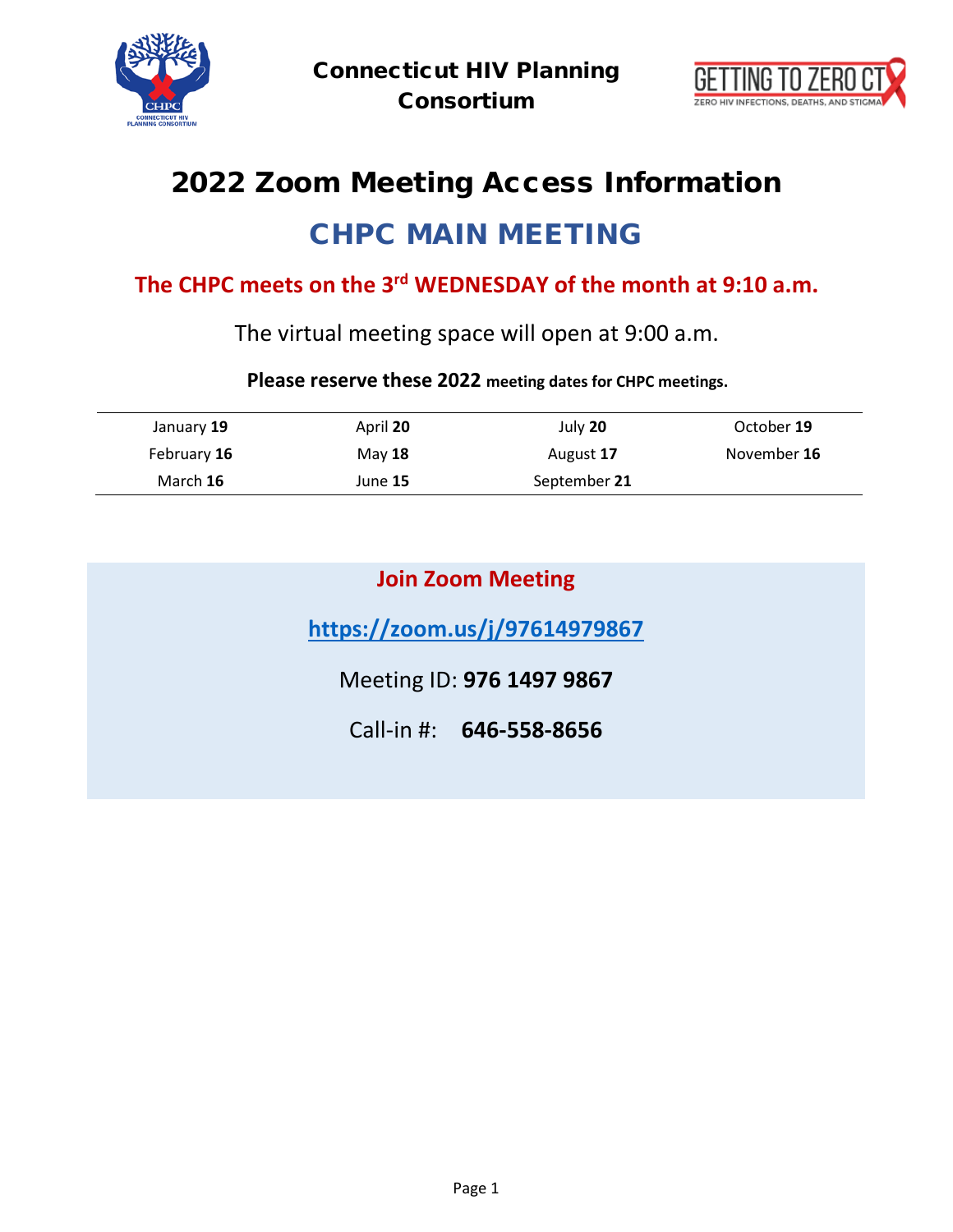



# 2022 Zoom Meeting Access Information

## Quality and Performance Measures (QPM)

#### **The QPM meets on the 3rd WEDNESDAY of the month at 11:00 a.m.**

### *The committee will meet for up to 90 minutes depending on the amount of work.*

**Please reserve these 2022 meeting dates for committee meetings.**

| January 19  | April 20 | July 20      | October 19  |
|-------------|----------|--------------|-------------|
| February 16 | May $18$ | August 17    | November 16 |
| March 16    | June 15  | September 21 |             |

#### **Join Zoom Meeting**

**<https://zoom.us/j/95008742420?pwd=cVUwVkVEcDJsOGZKdDJOZm90OU93Zz09>**

Meeting ID: **950 0874 2420**

Passcode: **633414**

Call-in #: **646-558-8656**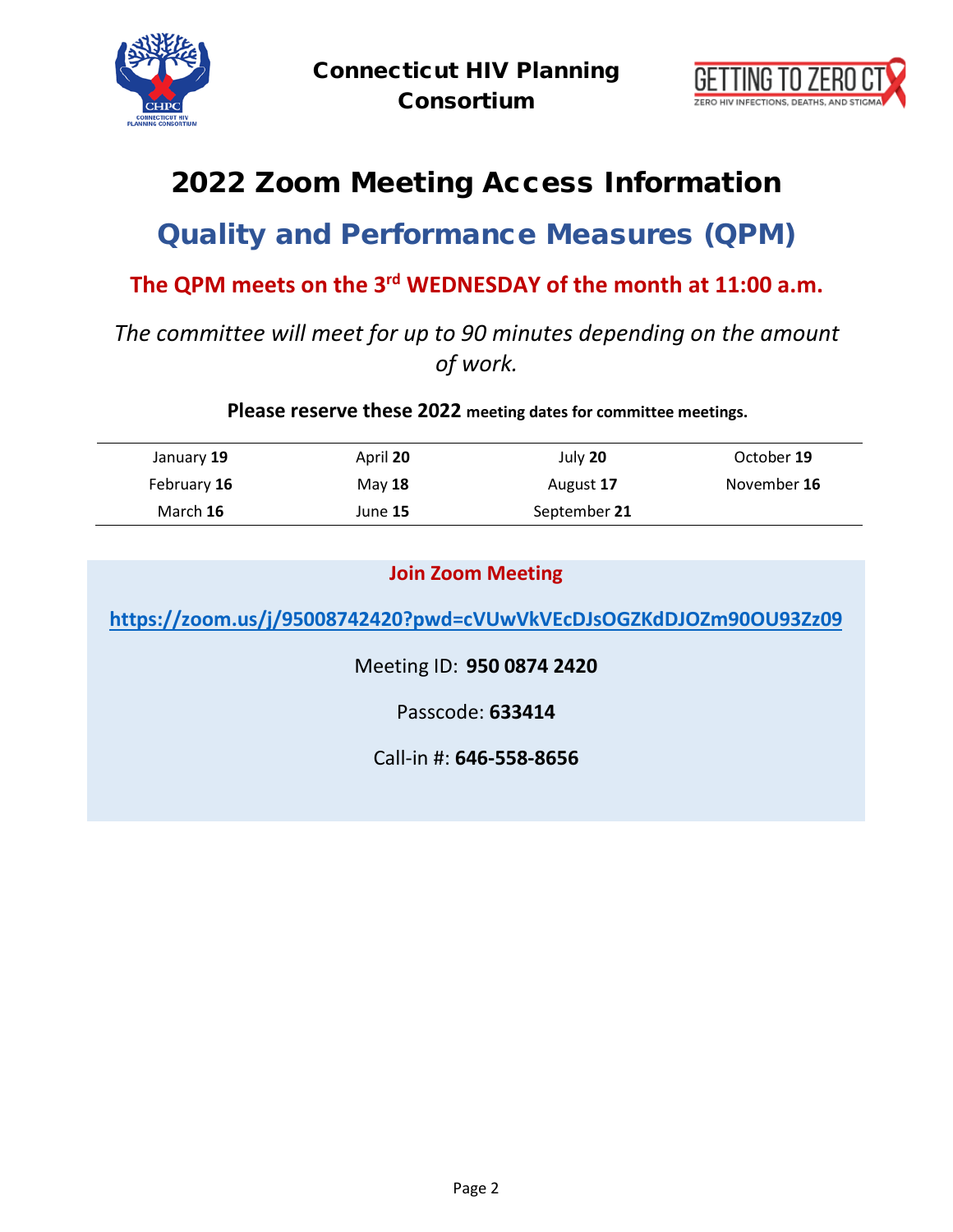



# 2022 Zoom Meeting Access Information

# MEMBERSHIP AND AWARENESS COMMITTEE (MAC)

### **The MAC meets on the 3rd WEDNESDAY of the month at 11:00 a.m.**

## *The committee will meet for up to 90 minutes depending on the amount of work.*

**Please reserve these 2022 meeting dates for committee meetings.**

| January 19  | April 20 | July 20      | October 19  |
|-------------|----------|--------------|-------------|
| February 16 | May $18$ | August 17    | November 16 |
| March 16    | June 15  | September 21 |             |

**Join Zoom Meeting**

**<https://zoom.us/j/95123923203?pwd=OU1TUEx3NmZVVzYwdC9ldkhFUERJQT09>**

Meeting ID: **951 2392 3203**

Passcode: **467036**

Call-in #: **646-558-8656**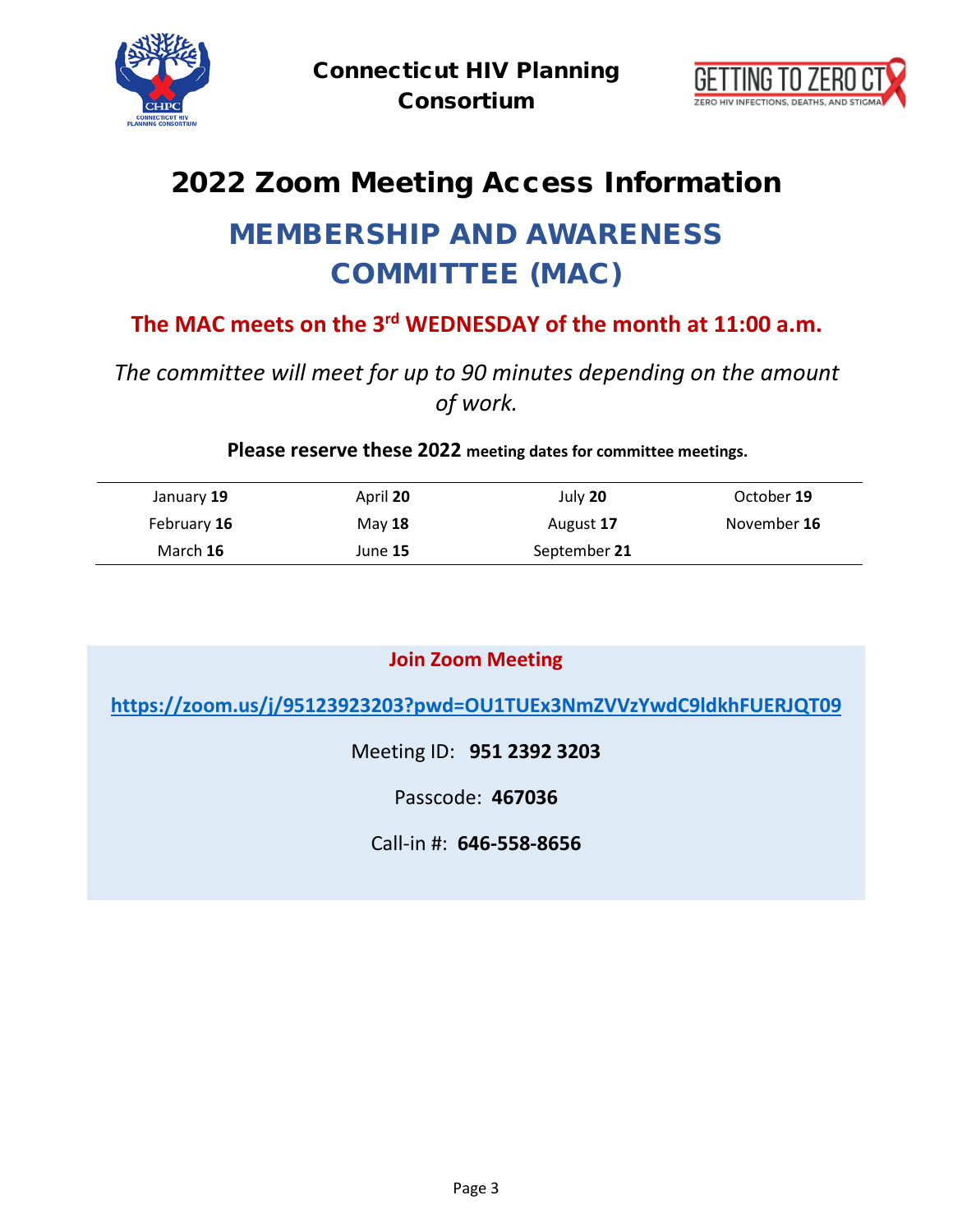



# 2022 Zoom Meeting Access Information NEEDS ASSESSMENT PROJECTS (NAP)

### **The NAP meets on the 3rd WEDNESDAY of the month at 11:00 a.m.**

### *The committee will meet for up to 90 minutes depending on the amount of work.*

**Please reserve these 2022 meeting dates for committee meetings.**

| January 19  | April 20 | July 20      | October 19  |
|-------------|----------|--------------|-------------|
| February 16 | May $18$ | August 17    | November 16 |
| March 16    | June 15  | September 21 |             |

| <b>Join Zoom Meeting</b>                                                   |  |  |  |
|----------------------------------------------------------------------------|--|--|--|
| https://us06web.zoom.us/j/83168040492?pwd=TFRkaDkxT3lORmkvbHJsZ1NsRXYzZz09 |  |  |  |
| Meeting ID: 831 6804 0492                                                  |  |  |  |
| Passcode: 644807                                                           |  |  |  |
| Call-in #: 646-558-8656                                                    |  |  |  |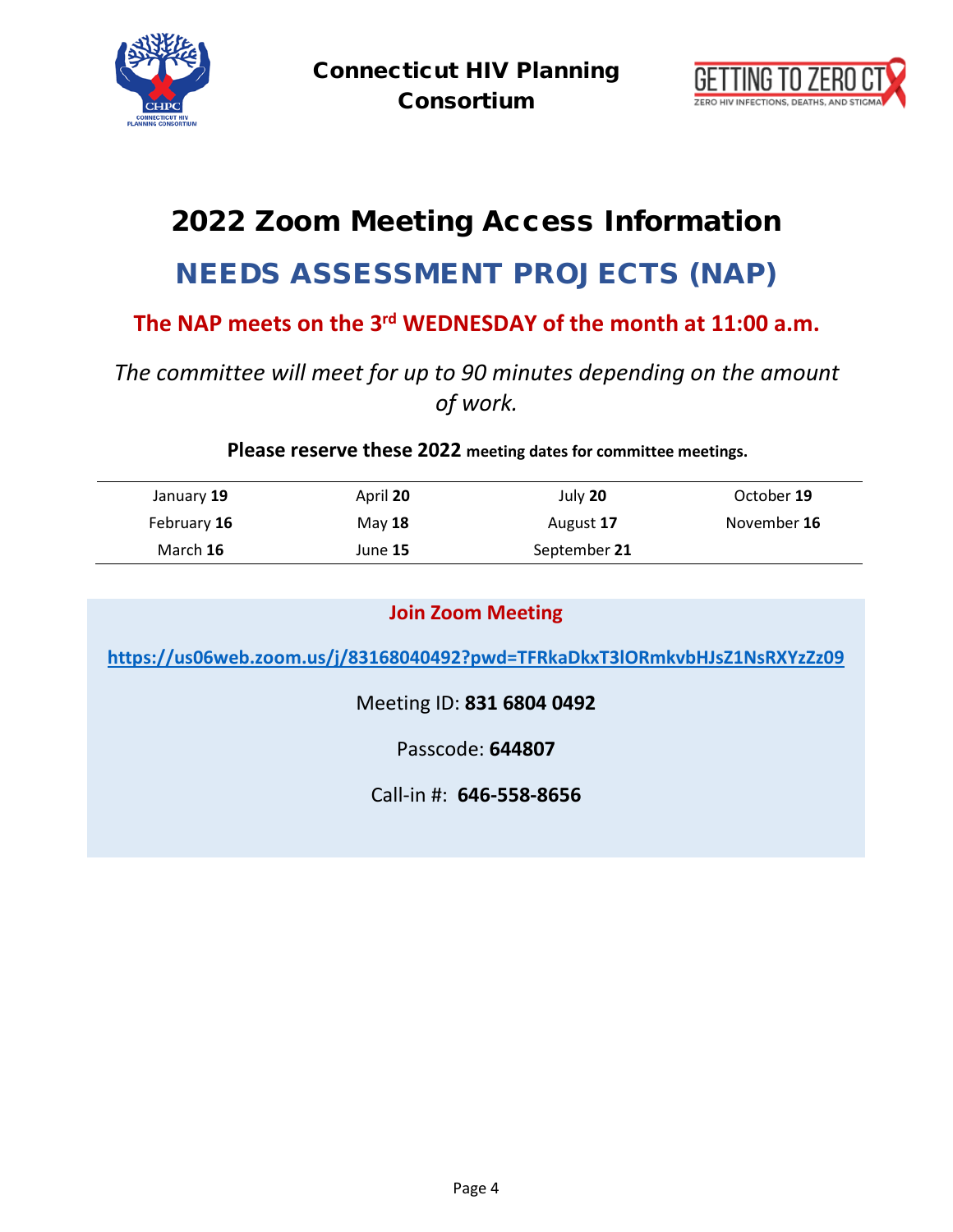



# 2022 Zoom Meeting Access Information

# ENDING THE SYNDEMIC COMMITTEE (ETS)

## [formerly Getting to Zero]

## **The ETS meets on the 3rd WEDNESDAY of the month at 11:00 a.m.**

### *The committee will meet for up to 90 minutes depending on the amount of work.*

**Please reserve these 2022 meeting dates for committee meetings.**

| January 19  | April 20 | July 20      | October 19  |
|-------------|----------|--------------|-------------|
| February 16 | May $18$ | August 17    | November 16 |
| March 16    | June 15  | September 21 |             |

| <b>Join Zoom Meeting</b>                                           |  |  |  |
|--------------------------------------------------------------------|--|--|--|
| https://zoom.us/j/95832716685?pwd=bFhxSXJvN2N2cEo5S2FhcElFWXpWQT09 |  |  |  |
| Meeting ID: 958 3271 6685                                          |  |  |  |
| Passcode: 588761                                                   |  |  |  |
| Call in numbers by location                                        |  |  |  |
| 301-715-8592 (Washington D.C)                                      |  |  |  |
| 312-626-6799 (Chicago)                                             |  |  |  |
| 646-558-8656 (New York)                                            |  |  |  |
|                                                                    |  |  |  |